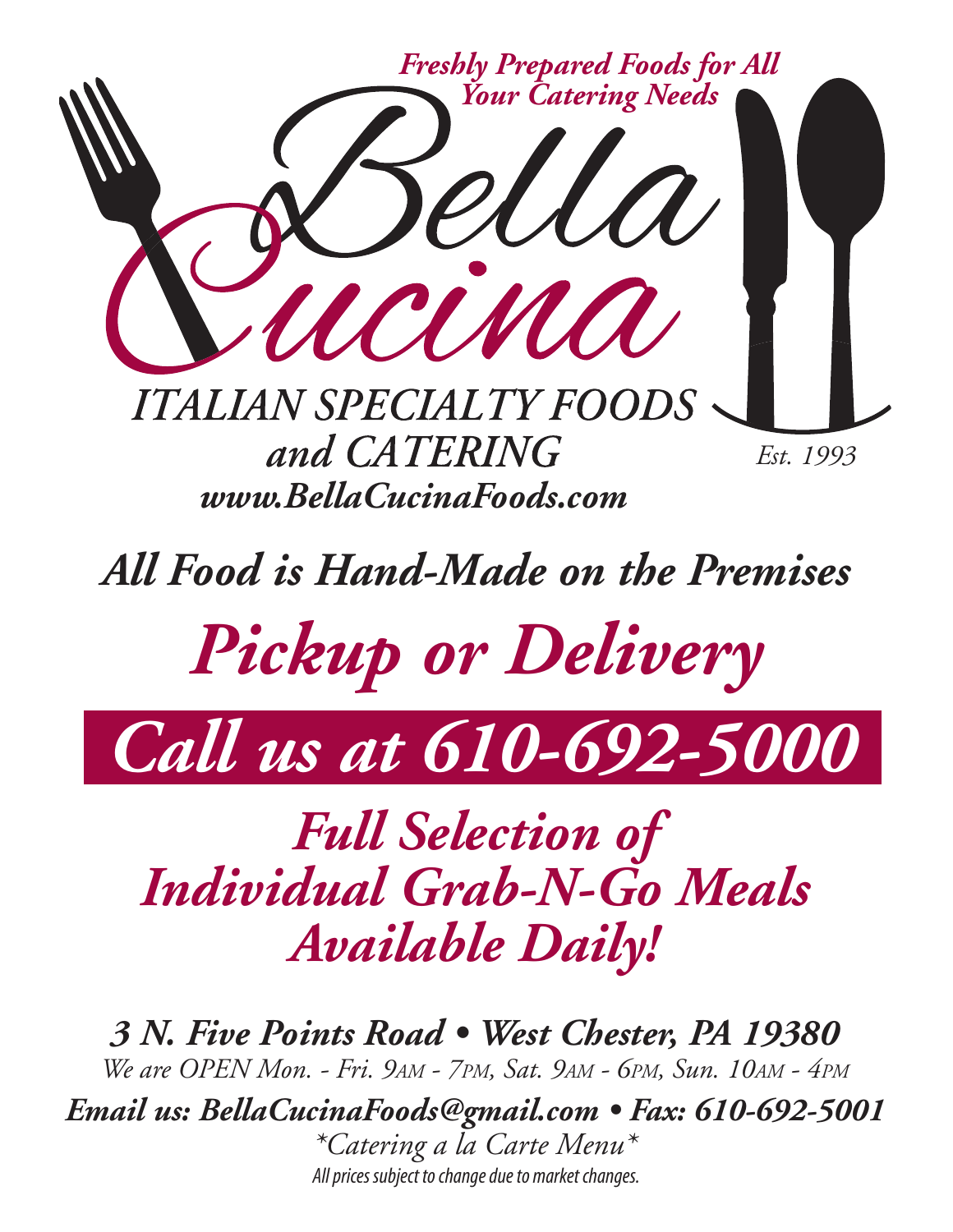| Italian                                                                                                       |              |            |              | Add chicken, shrimp or<br>tuna to any salad<br><b>Salads</b><br>Caesar                                                                           | <b>Small</b>  | <b>MED</b><br>$(10-12)$ $(25-30)$ | <b>LARGE</b><br>$(35-40)$ |
|---------------------------------------------------------------------------------------------------------------|--------------|------------|--------------|--------------------------------------------------------------------------------------------------------------------------------------------------|---------------|-----------------------------------|---------------------------|
| <b>Specialty Trays</b>                                                                                        | <b>Small</b> | <b>MED</b> | <b>LARGE</b> | Crisp Romaine lettuce, homemade croutons,<br>dressing on side<br><b>Garden Salad</b>                                                             | \$30.00       | \$45.00                           | \$60.00                   |
| <b>Imported Meats</b><br>Parma prosciutto, sopressata,<br>capicola, Mortadella, Genoa                         | \$42.00      | \$62.00    | \$92.00      | Mixed greens, grape tomatoes, cucumbers,<br>shaved carrots<br><b>Spring Mix</b>                                                                  | \$35.00       | \$50.00                           | \$65.00                   |
| <b>Cheese Tray</b><br>PrimaDonna, Gorgonzola,<br>Manchego, Provolone,                                         |              |            |              | Fresh seasonal berries, goat cheese, cucumber,<br>shaved carrots<br><b>Cobb Salad</b>                                                            | \$40.00       | \$55.00                           | \$70.00                   |
| Parmiagano-Reggiano, and Asiago<br><b>Antipasto</b><br>Prosciutto di Parma, Genoa, Sopressata,                | \$42.00      | \$62.00    | \$92.00      | Avocado, bacon, Roquefort cheese, hard-boiled egg,<br>chicken or turkey, tomatoes, chives with classic cobb<br>vinaigrette<br><b>Greek Salad</b> | \$53.00       | \$73.00                           | \$93.00                   |
| Mortadella, Sharp Provolone, Fresh Mozzarella,<br>Artichoke Hearts, Roasted Peppers,<br>Marinated Vegetables, |              |            |              | Tomatoes, cucumbers, red peppers, kalamata, olives,<br>red onion, feta cheese, pepperoncini<br><b>Waldorf Salad</b>                              | \$40.00       | \$55.00                           | \$70.00                   |
| Pepperoncini, Olives, Crackers<br><b>Caprese Salad</b>                                                        | \$49.00      | \$69.00    | \$99.00      | Apples, grapes, walnuts, celery, romaine, lemon zest,<br>yogurt dressing<br><b>Bean Salad</b>                                                    | \$35.00       | \$50.00                           | \$65.00                   |
| Fresh Mozzarella over top fresh tomato<br>and basil                                                           | \$32.00      | \$42.00    | \$62.00      | String beans, chick peas, kidney beans, julienne<br>peppers, onions, shaved carrots, grape tomatoes<br><b>Spinach</b>                            | \$40.00       | \$55.00                           | \$70.00                   |
|                                                                                                               |              |            |              | المغمة معامناتهم المعاربات المسامع والمستحصر المالممعا                                                                                           | <b>SAN AN</b> | SEE AA                            | 570.00                    |

#### *Party Platters*

| Each tray is attractively decorated        | <b>Small</b> | <b>Large</b> |
|--------------------------------------------|--------------|--------------|
| <b>Pepperoni and Cheese Tray</b>           |              |              |
| Pepperoni, Muenster, Provolone, Swiss,     |              |              |
| Cooper Sharp, American, Mustard & Crackers | 540.00       | \$70.00      |

#### **Hoagie Bite Tray**

| <b>Italian, Turkey, Roast Beef</b>     |         |         |
|----------------------------------------|---------|---------|
| Our famous hoagies cut and arranged on |         |         |
| a platter with Hot & Sweet Peppers     | \$50.00 | \$80.00 |

#### **\$ 40.00 \$ 55.00 \$ 70.00** peeled orange, walnuts, red onions, feta **Strawberry Spinach Salad** Spinach, strawberries, red onions, walnuts, goat cheese **Potato Salad \$ 8.99 Egg Salad \$ 8.99 \$ 43.00 \$ 58.00 \$ 73.00** *Full Selection of Individual Grab-N-Go Meals Available Daily!*

| <b>Pasta Salads</b>                                                                               | <b>Small</b><br>$(10-12)$ | <b>MED</b><br>$(20-24)$ | <b>LARGE</b><br>$(40-50)$ |
|---------------------------------------------------------------------------------------------------|---------------------------|-------------------------|---------------------------|
| Southwestern Fusilli, corn, peppers, scallions, black beans, fresh cilantro with lime vinaigrette | \$24.00                   | \$45.00                 | \$89.00                   |
| Orzo Salad pineapples, fresh mint, peppers, onions, with honey mango vinaigrette                  | \$25.00                   | \$45.00                 | \$89.00                   |
| <b>Tri-colored Fusilli</b> with arugula and asparagus                                             | \$27.00                   | \$45.00                 | \$89.00                   |
| <b>Bowtie Pasta</b> assorted vegetables and grilled chicken                                       | \$32.00                   | \$52.00                 | \$95.00                   |
| Bowtie Pasta fresh spinach, sun-dried tomatoes, feta cheese, grape tomatoes, onions, peppers,     |                           |                         |                           |
| pitted Kalamata olives                                                                            | \$32.00                   | \$62.00                 | \$119.00                  |
| <b>Tri-colored Tortellini pesto</b>                                                               | \$32.00                   | \$52.00                 | \$98.00                   |
| <b>Mini Ravioli</b> traditional pesto sauce                                                       | \$32.00                   | \$52.00                 | \$98.00                   |
| <b>Fettucini</b> plum tomatoes, garlic, olive oil, fresh basil with grilled shrimp                | \$44.00                   | \$69.00                 | \$119.00                  |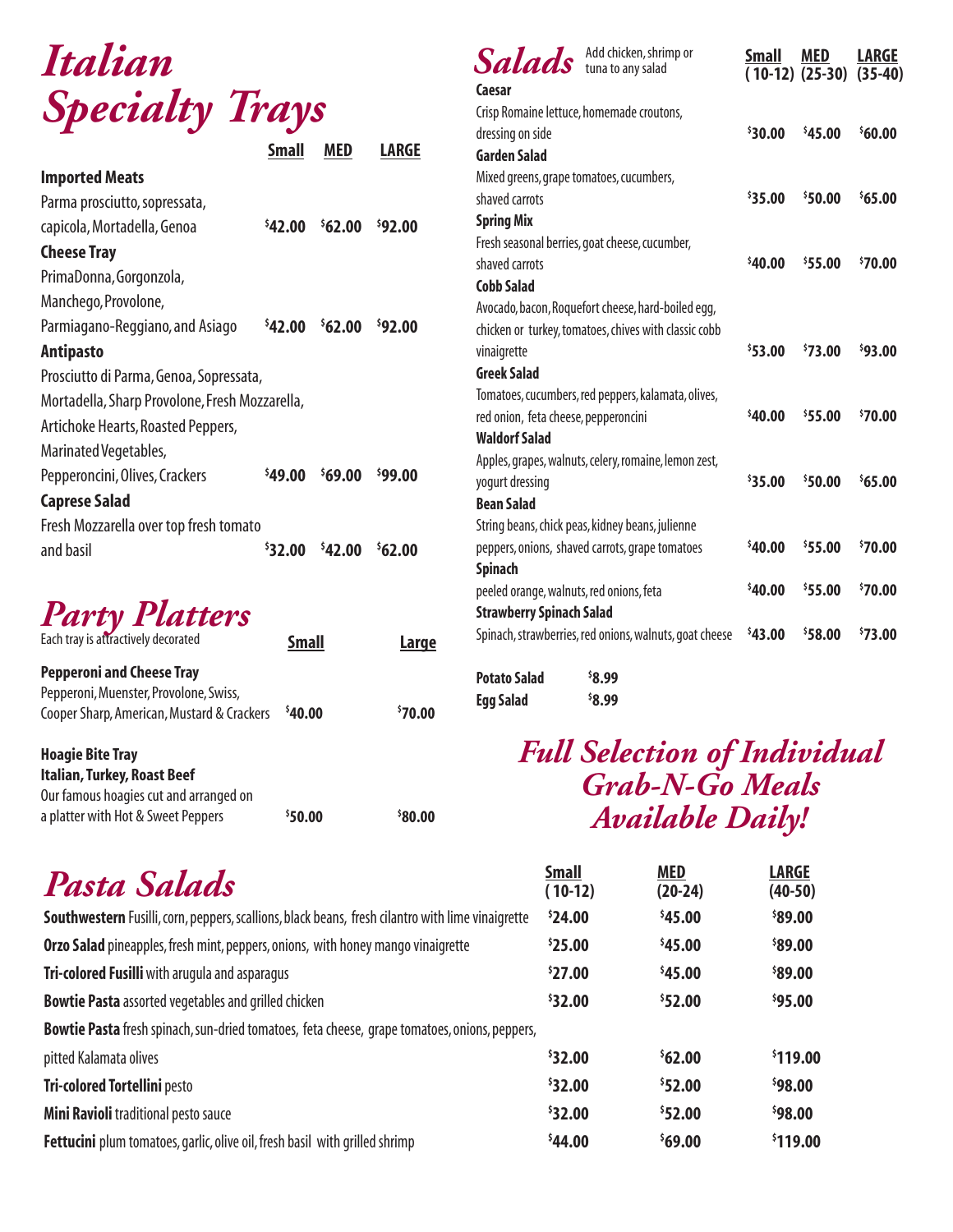#### *Hors D'Oevres* **Small MED LARGE**

**(Serves 15) (Serves 25) (Serves 40)**

| <b>Chicken Fingers</b><br>with honey mustard or BBQ           | \$34.00                | \$57.00 | \$92.00                       |
|---------------------------------------------------------------|------------------------|---------|-------------------------------|
| Vegetable Tray fresh cut crudites served with dip             | \$32.00                | \$52.00 | \$72.00                       |
| <b>Fruit Tray</b> Seasonal fruit colorfully displayed on tray | \$32.00                | \$52.00 | \$72.00                       |
| <b>Roasted Vegetable Tray</b>                                 |                        |         |                               |
| Red peppers, portabello mushrooms, red onions,                |                        |         |                               |
| eggplant, add zucchini, asparagus, with creamy                |                        |         |                               |
| horseradish sauce                                             | \$35.00                | \$55.00 | \$80.00                       |
| <b>Eggplant Caponata</b>                                      |                        |         |                               |
| Eggplant, garlic, celery, peppers and tomato                  |                        |         |                               |
| sauce with crostini                                           | \$43.00                | \$58.00 | \$83.00                       |
| Crostini & Bruschetta                                         |                        |         |                               |
| Choose topping: bruschetta or sweet roasted peppers           |                        |         |                               |
| & fresh mozzarella                                            | \$32.00                | \$52.00 | \$77.00                       |
| <b>Filet Mignon Slices (serves 15-20)</b>                     |                        |         |                               |
| served with crostini and horseradish mayo sauce               | $$99.00$ /unit         |         |                               |
| <b>Mini Crab Cakes</b>                                        |                        |         |                               |
| made with lump crabmeat, with dipping sauce                   | $52.50$ /each          |         |                               |
| <b>Jumbo Shrimp Cocktail</b>                                  | $$2.00$ /each          |         |                               |
| <b>Assorted Stuffed Mushrooms</b>                             |                        |         |                               |
| with crabmeat, spinach/cheese, sausage                        |                        |         | Crab \$2.50/each, \$2.00/each |
| <b>Poached Salmon</b>                                         |                        |         |                               |
| with dill sauce served cold with crostini                     | \$59.00                | \$89.00 | \$169.00                      |
| <b>Scallops with Bacon</b>                                    | \$2.00/each            |         |                               |
| <b>Shrimp Lejon</b>                                           | $$2.50$ /each          |         |                               |
| <b>Sesame Chicken Wings or Buffalo Wings</b>                  | \$49.00                | \$79.00 | \$99.00                       |
| <b>Assorted Stromboli</b>                                     |                        |         |                               |
| Spinach & cheese, pepperoni & cheese,                         |                        |         |                               |
| broccoli rabe & cheese, and more!                             | \$29.00                | \$49.00 | \$69.00                       |
| Salmon Teriyaki Skewers                                       | \$49.00                | \$89.00 | \$129.00                      |
| <b>Chicken Teriyaki Skewers</b>                               | \$39.00                | \$69.00 | \$109.00                      |
| <b>Mini Eggrolls</b>                                          | $$1.25$ /each          |         |                               |
| <b>Cheesesteak Eggrolls</b>                                   | $$2.50$ /each          |         |                               |
| <b>Franks in a Blanket</b>                                    | $.89^{\text{c}}$ /each |         |                               |
| <b>Asparagus wrapped with Prosciutto</b>                      | $$2.25$ /each          |         |                               |

#### *All Food is HAND-MADE on our Premises!*

| Vegetables                                         | Med<br>(Serves 20) | Large<br>(Serves 30) |
|----------------------------------------------------|--------------------|----------------------|
| <b>Roasted Veggies</b>                             | \$57.00            | \$82.00              |
| <b>Roasted Potatoes</b> with fresh rosemary,       |                    |                      |
| olive oil and garlic                               | \$35.00            | \$55.00              |
| <b>String Beans &amp; Potatoes with olive oil,</b> |                    |                      |
| garlic and fresh thyme                             | \$42.00            | \$62.00              |
| <b>String Beans Almondine</b>                      | \$42.00            | \$62.00              |
| <b>Glazed carrots with brown sugar</b>             |                    |                      |
| and butter                                         | \$35.00            | \$55.00              |
| <b>Spinach oil and garlic</b>                      | \$50.00            | \$75.00              |
| <b>Broccoli di Rabe oil and garlic</b>             | \$55.00            | \$80.00              |
| Zucchini & Tomato                                  | \$35.00            | \$55.00              |
| <b>Vegetable Medley</b>                            | \$40.00            | \$60.00              |
| <b>Rice Piaf</b>                                   | \$35.00            | \$55.00              |

#### *Salads & Sides*

| Potato Salad                          | \$8.99/lb.    |
|---------------------------------------|---------------|
| Cole Slaw                             | $6.99$ /lb.   |
| Macaroni Salad                        | \$8.99/lb.    |
| Italian Potato Salad                  | \$8.99/lb.    |
| Broccoli Salad with Bacon             | $57.99$ /lb.  |
| <b>Marinated Red Roasted Peppers</b>  | $57.99$ /lb.  |
| Fresh Bruschetta                      | \$8.99/lb.    |
| Caprese Salad                         | \$8.99/lb.    |
| Chicken Salad                         | \$8.99/lb.    |
| Tuna Salad                            | \$8.99/lb.    |
| Long Hot Roasted Peppers              | \$9.99/lb.    |
| <b>Homemade Sweet Roasted Peppers</b> | \$9.99/lb.    |
| Broccoli di Rabe                      | \$11.99/lb.   |
| Spinach with Oil & Garlic             | $$10.99$ /lb. |

#### *Wraps & Croissants*

| <b>Caesar with Chicken</b>    |                              |          |
|-------------------------------|------------------------------|----------|
| <b>Buffalo Chicken Cutlet</b> |                              |          |
| <b>Chicken Salad</b>          |                              |          |
| <b>Egg Salad</b>              | <b>Small</b> (Serves 10-12)  | \$70.00  |
| Tuna Salad                    | <b>Medium</b> (Serves 22-24) | \$120.00 |
| <b>Caprese</b>                |                              |          |
| Vegetarian                    | <b>Large</b> (Serves 34-36)  | \$175.00 |
| <b>Turkey Club</b>            |                              |          |
| <b>Assorted Wraps</b>         |                              |          |

*Pickup or Delivery*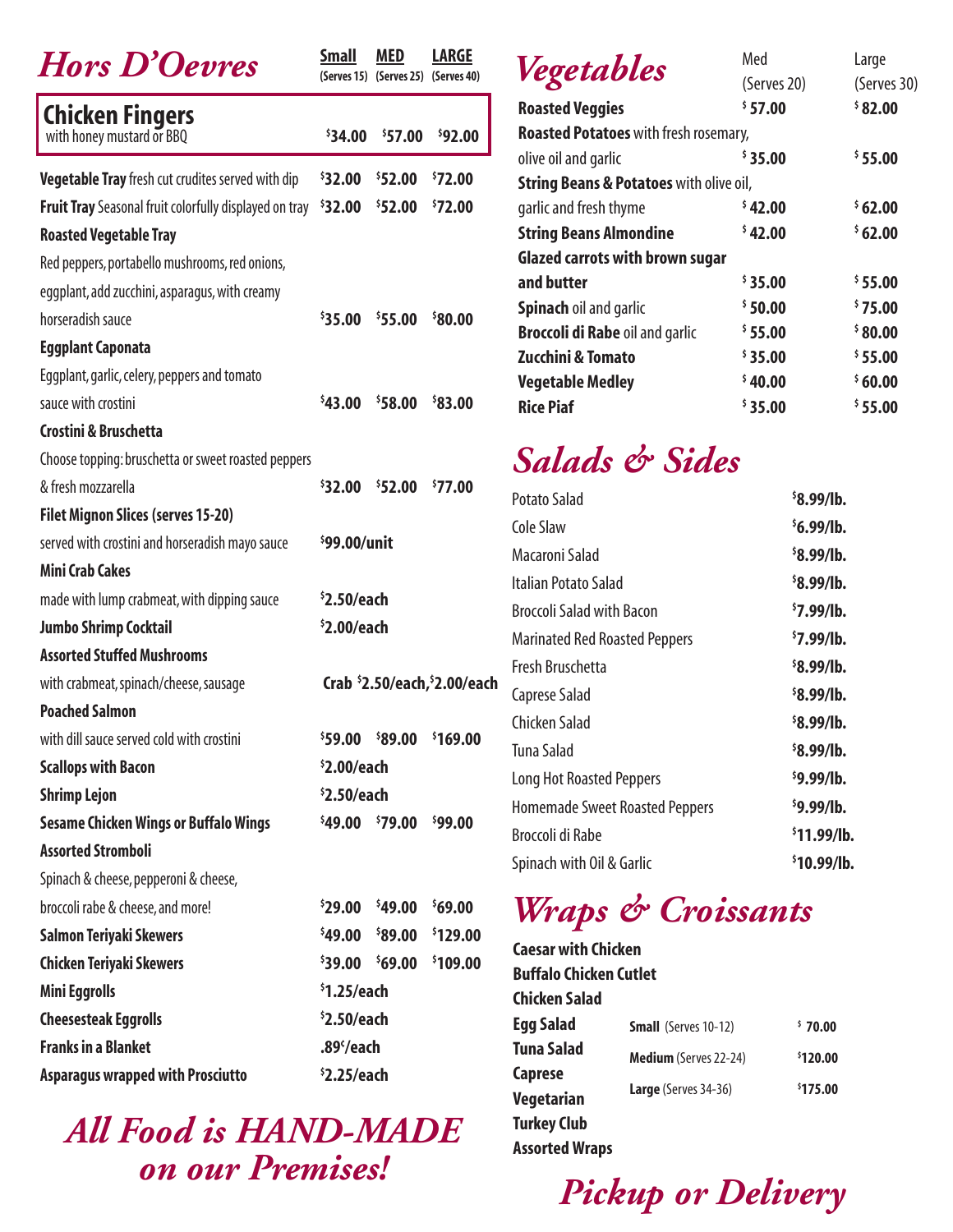|                                                              | <b>Small</b>      | <b>Medium Pan</b> | <b>Full Pan</b>    |                         |
|--------------------------------------------------------------|-------------------|-------------------|--------------------|-------------------------|
| Pastas                                                       | Serves 10 as SIDE | Serves 20 as SIDE | Serves 40 as SIDE  |                         |
|                                                              | or 4-6 as ENTREE  | or 8-12 as ENTREE | or 18-24 as ENTREE |                         |
| <b>Pasta Marinara</b>                                        | \$24.00           | \$45.00           | \$65.00            |                         |
| <b>Penné Vodka</b>                                           | \$29.00           | \$49.00           | \$99.00            |                         |
| <b>Penné Bolognese</b>                                       | \$27.00           | \$47.00           | \$86.00            |                         |
| <b>Linguini with Clams</b>                                   | \$37.00           | \$47.00           | \$96.00            |                         |
| <b>Baked Ziti with ricotta</b>                               | \$29.00           | \$59.00           | \$99.00            |                         |
| <b>Pasta Primavera</b>                                       | \$27.00           | \$39.00           | \$69.00            |                         |
| <b>Pasta</b> with pesto                                      | \$29.00           | \$49.00           | \$89.00            |                         |
| Pasta with broccoli rabe and sausage                         | \$29.00           | \$49.00           | \$89.00            |                         |
| Pasta with shrimp marinara                                   | \$49.00           | \$72.00           | \$139.00           | <b>Choose</b> your      |
| Pasta with shrimp scampi                                     | \$49.00           | \$77.00           | \$149.00           |                         |
| Pasta with Shrimp, scallops, light alfredo sauce             | \$51.00           | \$79.00           | \$157.00           | favorite cut            |
| <b>Pasta Puttanesca</b>                                      |                   |                   |                    | of pasta with any       |
| Olives, capers, anchovies in a tomato basil sauce            | \$27.00           | \$48.00           | \$89.00            | of our sauces           |
| <b>Frutti di Mare</b>                                        |                   |                   |                    | (Avail. in quart sizes) |
| Shrimp, scallops, crab, calamari, mussels, imported tomatoes | \$49.00           | \$95.00           | \$179.00           |                         |
| Lasagna with three cheeses                                   | \$35.00           | \$55.00           | \$89.00            |                         |
| Manicotti`                                                   | \$35.00           | \$56.00           | \$95.00            |                         |
| Spinach Lasagna                                              | \$35.00           | \$59.00           | \$99.00            |                         |
| <b>Stuffed Shells</b>                                        | \$35.00           | \$56.00           | \$95.00            |                         |
| <b>Meat Lasagna</b>                                          | \$39.00           | \$59.00           | \$99.00            |                         |
| <b>Cacio e Pepe</b>                                          | \$25.00           | \$45.00           | \$78.00            |                         |
| <b>Pasta with Garlic &amp; Oil</b>                           | \$25.00           | \$39.00           | \$69.00            |                         |
| <b>Mussels, red or white</b>                                 | \$49.00           | \$78.00           | \$149.00           |                         |
| <b>Alfredo</b>                                               | \$27.00           | \$48.00           | \$94.00            |                         |
| Matrigiana onions, pancetta, tomato                          | \$29.00           | \$48.00           | \$94.00            |                         |
| <b>Arrabiata Alfredo Spicy Marinara</b>                      | \$27.00           | \$48.00           | \$94.00            |                         |

#### *Italian Specialty Items*

| <b>Baby Lamb Rib Chops</b>                                 | <b>Market Price</b> | Porchettina Whole leg of       |
|------------------------------------------------------------|---------------------|--------------------------------|
| <b>Lamb or Pork Ribs (Double Ribs)</b>                     | <b>Market Price</b> | fresh pork, brick oven bake    |
| <b>Fried Calamari</b>                                      | \$19.99/lb.         | <b>Whole or Sliced Crown F</b> |
| <b>Octopus Grilled</b>                                     |                     | Frenched, stuffed with spir    |
| Over bed of salad with fresh lemon, extra virgin olive oil | <b>Market Price</b> | and rosemary flavor            |
| <b>Frutti di Mare (Italian Seafood Salad)</b>              |                     | <b>Beef Sirloin</b>            |
| Shrimp scallops, calamari, crab, fresh lemon,              |                     | The very best of roast beef    |
| extra virgin olive oil                                     | <b>Market Price</b> | <b>Filet Mignon</b>            |
| <b>Other Assorted Seafood Specials</b>                     | <b>Call Us</b>      |                                |
| <b>Escarole</b>                                            |                     | Whole with natural juices      |
| with beans, garlic, oil, with or without prosciutto        | \$9.99/lb.          | for cocktail or dinner servir  |
| <b>Stuffed Peppers</b>                                     |                     | <b>Whole Turkey</b>            |
| with rice and ground meat or vegetarian                    | \$9.99/lb.          | Whole, boneless, bread stu     |
| <b>Arancini Balls</b>                                      |                     | brick oven baked               |
| Risotto stuffed with Bolognese sauce & mozzarella          | $$3.95$ /ea.        | <b>Honey Glazed Ham</b>        |
| <b>Assorted Long Hot Stuffed Peppers</b>                   |                     | Boneless, sliced, trayed & g   |
| Sausage, ricotta or breadcrumbs                            | \$11.90/lb.         | <b>Crown Roasted Lamb - /</b>  |
| <b>Stuffed Artichokes</b>                                  |                     |                                |
| with breadcrumbs, fresh herbs                              | \$8.99/lb.          | Frenched, marinated, seaso     |
| <b>Brascioli</b>                                           | \$9.99/lb.          | <b>Veal - Roast - Boneless</b> |
| <b>Canneloni</b>                                           | \$8.99/lb.          | Roasted, fresh herbs & seas    |
| <b>Timballo</b>                                            | \$9.99/lb.          |                                |

#### *Gourmet Specialty Roasts*

| <b>PUICHELLING WHOLE IEG OF</b>                               |           |                      |
|---------------------------------------------------------------|-----------|----------------------|
| fresh pork, brick oven baked with six fresh herbs             | $35 - 43$ | \$94.00              |
| Whole or Sliced Crown Roast of Pork                           |           |                      |
| Frenched, stuffed with spinach, ricotta                       |           |                      |
| and rosemary flavor                                           | $12 - 14$ | \$118.00             |
| <b>Beef Sirloin</b>                                           |           |                      |
| The very best of roast beef, sliced thin or thick for platter | $30 - 40$ | <sup>\$</sup> 279.00 |
| <b>Filet Mignon</b>                                           |           |                      |
| Whole with natural juices or sliced, trayed & garnished,      |           |                      |
| for cocktail or dinner serving                                | $13 - 15$ | \$189.00             |
| <b>Whole Turkey</b>                                           |           |                      |
| Whole, boneless, bread stuffing, served hot or cold,          |           |                      |
| brick oven baked                                              | $24 - 26$ | \$148.00             |
| <b>Honey Glazed Ham</b>                                       |           |                      |
| Boneless, sliced, trayed & garnished, ready to serve          | $25 - 30$ | \$84.00              |
| <b>Crown Roasted Lamb - American</b>                          |           |                      |
| Frenched, marinated, seasoned, roasted slowly, GREAT!         | $8 - 10$  | \$219.00             |
| <b>Veal - Roast - Boneless</b>                                |           |                      |
| Roasted, fresh herbs & seasoning                              | $16 - 20$ | <sup>\$</sup> 199.00 |
|                                                               |           |                      |
|                                                               |           |                      |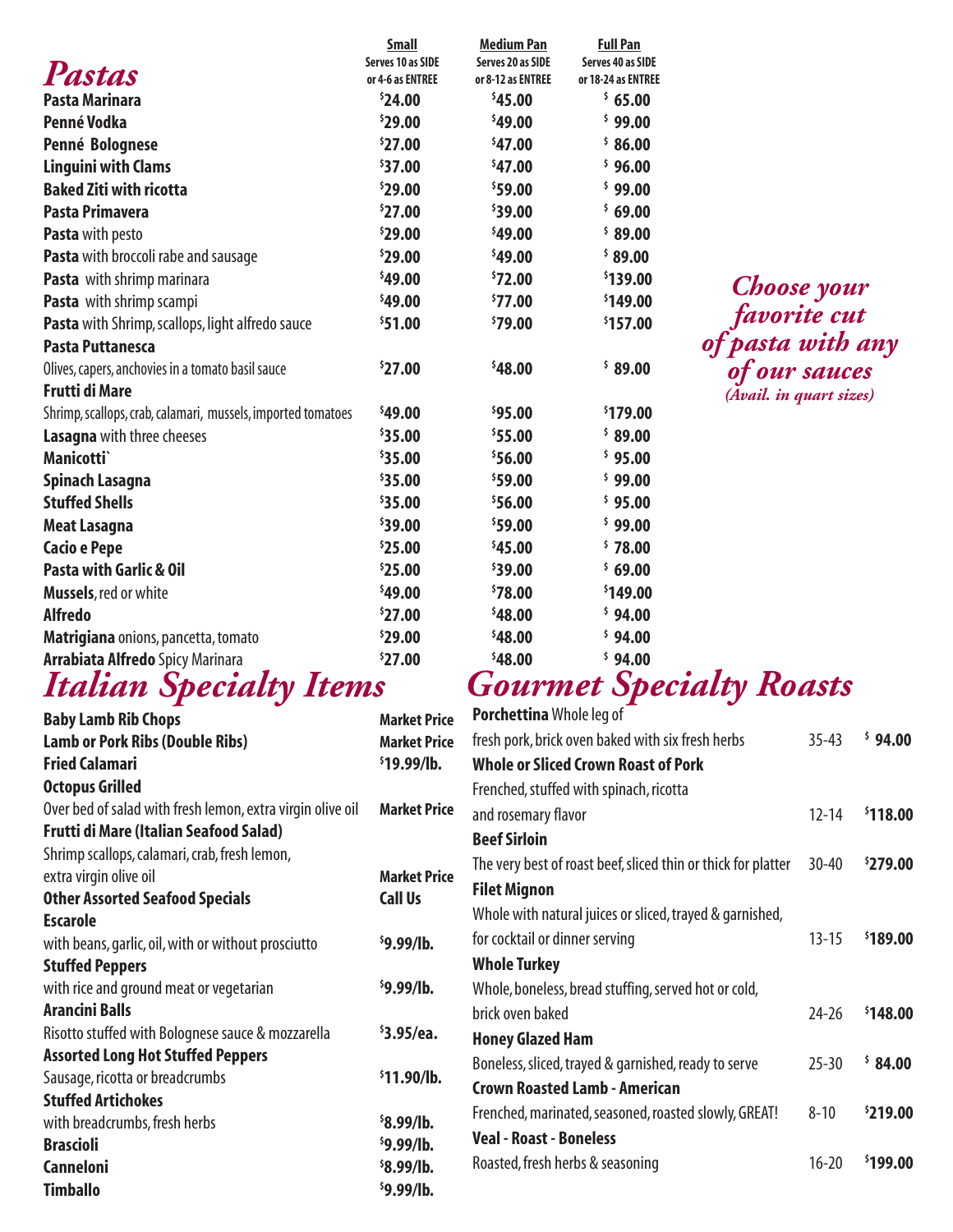| <b>Entrées</b>                                                            | <b>Small</b><br>Serves 10 as SIDE<br>or 4-6 as ENTREE | <b>Medium Pan</b><br>Serves 20 as SIDE<br>or 8-12 as ENTREE | <b>Full Pan</b><br>Serves 40 as SIDE<br>or 18-24 as ENTREE |
|---------------------------------------------------------------------------|-------------------------------------------------------|-------------------------------------------------------------|------------------------------------------------------------|
| <b>Porchetta (Pulled Pork)</b>                                            |                                                       |                                                             |                                                            |
| Slow-roasted, pulls apart with fresh rosemary, garlic and spices          | \$39.00                                               | \$69.00                                                     | \$119.00                                                   |
| <b>Roast Pork</b>                                                         |                                                       |                                                             |                                                            |
| Sliced with fresh rosemary, garlic, seasoning and homemade gravy          | \$32.00                                               | \$52.00                                                     | \$92.00                                                    |
| <b>Roast Beef</b>                                                         |                                                       |                                                             |                                                            |
| Top round with homemade gravy                                             | \$39.00                                               | \$73.00                                                     | \$123.00                                                   |
| <b>Chicken Marsala</b>                                                    |                                                       |                                                             |                                                            |
| Boneless filets of chicken breast in marsala wine sauce                   |                                                       |                                                             |                                                            |
| with portabello mushroom                                                  | \$39.00                                               | \$59.00                                                     | \$99.00                                                    |
| <b>Chicken Piccata</b>                                                    |                                                       |                                                             |                                                            |
| Boneless filets of chicken breast with capers in a white wine lemon sauce | \$39.00                                               | \$59.00                                                     | \$99.00                                                    |
| <b>Southwestern Chicken Picante</b>                                       |                                                       |                                                             |                                                            |
| in white wine lime cilantro sauce and southwest seasoning                 | \$37.00                                               | \$57.00                                                     | \$99.00                                                    |
| <b>Chicken Florentine</b>                                                 |                                                       |                                                             |                                                            |
| sauteed boneless chicken breast topped with spinach and locatelli cheese  | \$39.00                                               | \$59.00                                                     | \$119.00                                                   |
| <b>Chicken Francese</b>                                                   |                                                       |                                                             |                                                            |
| Egg battered with lemon wine sauce                                        | \$39.00                                               | \$59.00                                                     | \$119.00                                                   |
| <b>Chicken Parmigiana</b>                                                 |                                                       |                                                             |                                                            |
| breaded cutlets topped with mozzarella and tomato sauce                   | \$39.00                                               | \$59.00                                                     | \$102.00                                                   |
| <b>Chicken Cutlet</b>                                                     |                                                       |                                                             |                                                            |
| with Italian style breading                                               | \$32.00                                               | \$57.00                                                     | \$102.00                                                   |
| <b>Chicken Cacciatore</b>                                                 |                                                       |                                                             |                                                            |
| boneless chicken breast in mushroom white wine sauce                      | \$35.00                                               | \$55.00                                                     | \$99.00                                                    |
| <b>Chicken Scallopini</b>                                                 |                                                       |                                                             |                                                            |
| boneless chicken breast, mushrooms, peppers, onions, tomato sauce         | \$37.00                                               | \$59.00                                                     | \$99.00                                                    |
| Sausage Scallopini                                                        |                                                       |                                                             |                                                            |
| sausage, mushrooms, peppers, onions, tomato sauce                         | \$39.00                                               | \$59.00                                                     | \$99.00                                                    |
| <b>Veal Scallopini</b>                                                    |                                                       |                                                             |                                                            |
| veal, mushrooms, peppers, onions, tomato sauce                            | \$49.00                                               | \$79.00                                                     | \$139.00                                                   |
| <b>Sausage and Peppers</b>                                                |                                                       |                                                             |                                                            |
| Italian sausage, onions, peppers, in red or white wine sauce              | \$39.00                                               | \$55.00                                                     | \$99.00                                                    |
| <b>Meatballs</b>                                                          |                                                       |                                                             |                                                            |
| homemade in fresh tomato sauce                                            | \$34.00                                               | \$49.00                                                     | \$89.00                                                    |
| <b>Eggplant Parmigiana</b>                                                |                                                       |                                                             |                                                            |
| breaded, baked with cheese and tomato sauce                               | \$37.00                                               | \$52.00                                                     | \$102.00                                                   |
| <b>Balsamic Chicken</b>                                                   |                                                       |                                                             |                                                            |
| Boneless chicken with assorted mushrooms in a balsamic wine sauce         | \$34.00                                               | \$59.00                                                     | \$99.00                                                    |
| <b>Turkey Breast</b>                                                      |                                                       |                                                             |                                                            |
| boneless, topped with spinach and prisciutto in a wine gravy              | \$37.00                                               | \$69.00                                                     | \$129.00                                                   |
| <b>Rosemary Chicken Parts</b>                                             |                                                       |                                                             |                                                            |
| Breasts, drums and thighs with garlic, oil and rosemary                   | \$32.00                                               | \$57.00                                                     | \$99.00                                                    |
| <b>Roasted Chicken</b>                                                    |                                                       |                                                             |                                                            |
| with fresh herbs Italian style                                            | \$32.00                                               | \$57.00                                                     | \$99.00                                                    |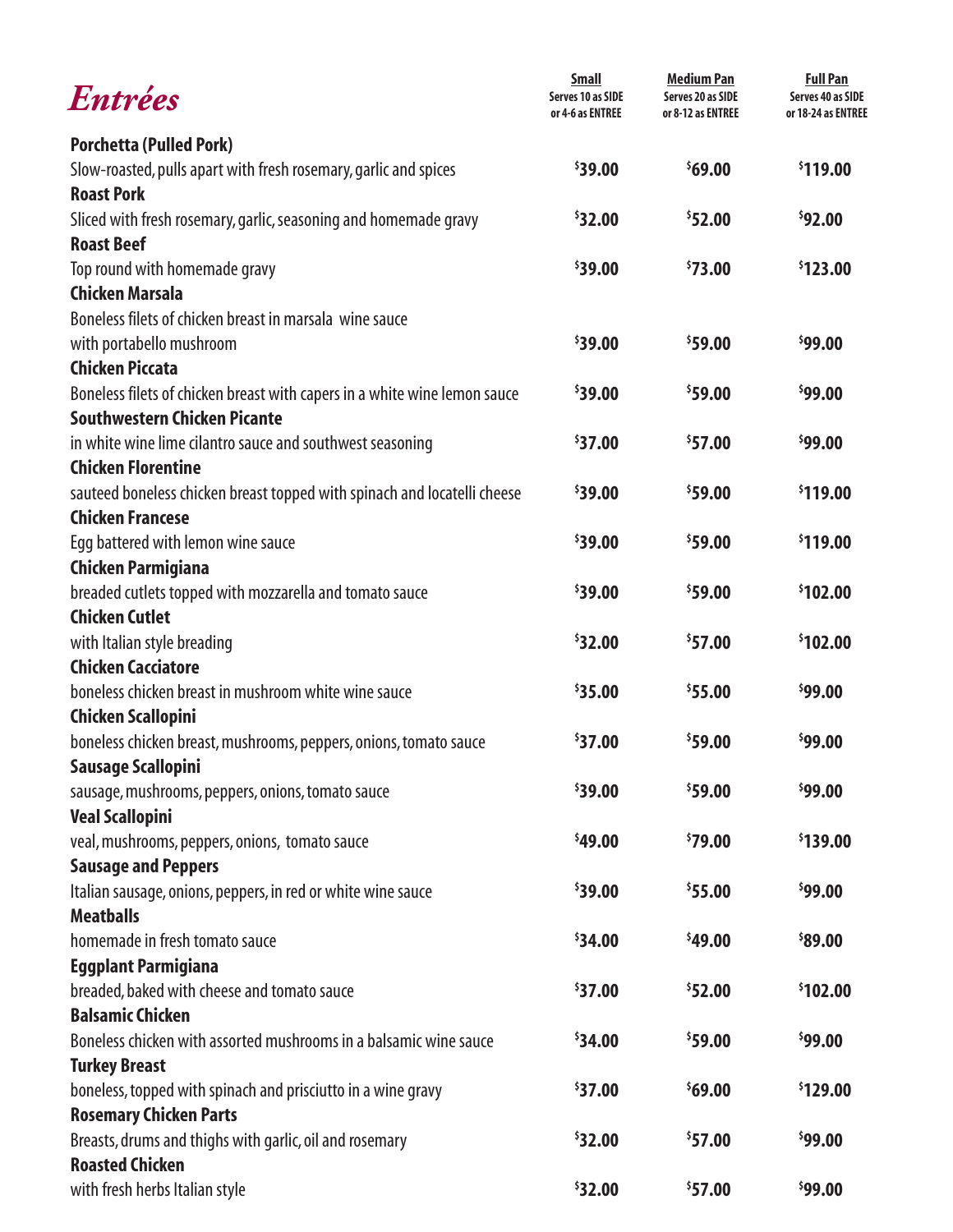#### *Pastries*

| <b>Assorted Homemade Italian Cookies</b>                    | \$19.90/lb.<br>\$15.99/lb.<br>\$15.99/lb.<br>$$16.90$ /dz. |                       |                                 |
|-------------------------------------------------------------|------------------------------------------------------------|-----------------------|---------------------------------|
| <b>Assorted Italian Biscotti</b>                            |                                                            |                       |                                 |
| Anisette, lemon, choc., etc.<br><b>Cream puffs, eclairs</b> |                                                            |                       |                                 |
|                                                             |                                                            | <b>Cannoli</b>        | Mini \$1.99/ea./ Lg. \$3.99/ea. |
| <b>Tiramisu</b>                                             |                                                            | \$49.00               |                                 |
| <b>Assorted Cakes &amp; Cheesecakes</b>                     |                                                            | <sup>\$</sup> Call Us |                                 |

#### *Porchetta*

Whole, Boneless roasted pig Italian Style Oven roasted, seasoned with fresh hernbs *Small and larger sizes available FREE local delivery* Available by request… Carvers, Servers, Italian Rolls, Roasted Peppers

| <b>People Served</b> | Cost                 |
|----------------------|----------------------|
| $30 - 40$            | \$279.00             |
| $40 - 50$            | \$299.00             |
| 50-60                | <sup>\$</sup> 319.00 |
| 61-70                | \$349,00             |
| 71-80                | \$379.00             |
| 81-90                | \$399.00             |
| 91-100               | \$449.00             |
|                      |                      |

### *Vegetarian Entrées*

| <b>Stuffed Portabello Mushroom</b>              | Serves <sub>6</sub> | Serves <sub>10</sub> |
|-------------------------------------------------|---------------------|----------------------|
| with spinach cheese                             | \$54.00             | \$99.00              |
| <b>Stuffed Peppers</b>                          |                     |                      |
| with wild rice, fresh herbs, vegetables \$49.00 |                     | \$88.00              |
| <b>Rolled, Stuffed Breaded Eggplant</b>         |                     |                      |
| with ricotta cheese, spinach topped             |                     |                      |
| with marinara and mozzarella                    | \$52.00             | \$97.00              |
| <b>Vegetarian Chili</b>                         |                     |                      |
| with assorted vegetables and beans              | 544.00              | <sup>\$</sup> 79.00  |

# *Add'l .Catering Packages Available on our Website! Corporate Catering Available Daily*

| Soups                                                                                                                                                                                           |                                                                                                | <b>Sauces</b>                                                                                      | <b>Ot. Prices</b>                                                                  |
|-------------------------------------------------------------------------------------------------------------------------------------------------------------------------------------------------|------------------------------------------------------------------------------------------------|----------------------------------------------------------------------------------------------------|------------------------------------------------------------------------------------|
| <b>Chicken Escarole</b><br>Chicken Noodle or Pastina<br><b>Creamy White Bean</b><br><b>Tuscan Minestrone</b><br>Pasta Fagioli<br><b>Chicken and Vegetable</b><br><b>Escarole with Meatballs</b> | <b>Qt. Prices</b><br>\$12.59<br>\$10.90<br>\$12.59<br>\$12.59<br>\$12.59<br>\$12.59<br>\$13.59 | <b>Marinara</b><br>Arrabiata<br>Vodka<br>Alfredo<br>Pesto<br>Bolognese<br>Puttanesca<br>Clam (red) | \$9.59<br>\$9.99<br>\$10.90<br>\$10.90<br>\$11.90<br>\$12.90<br>\$11.59<br>\$13.90 |
| Vegetable with Beef<br>Homemade Chili<br>Sausage and Kale<br><b>Maryland Crab Soup</b>                                                                                                          | \$13.59<br>\$10.59<br>\$12.59<br>\$13.59                                                       | Clam (white)<br>Seafood                                                                            | \$13.90<br>\$13.90                                                                 |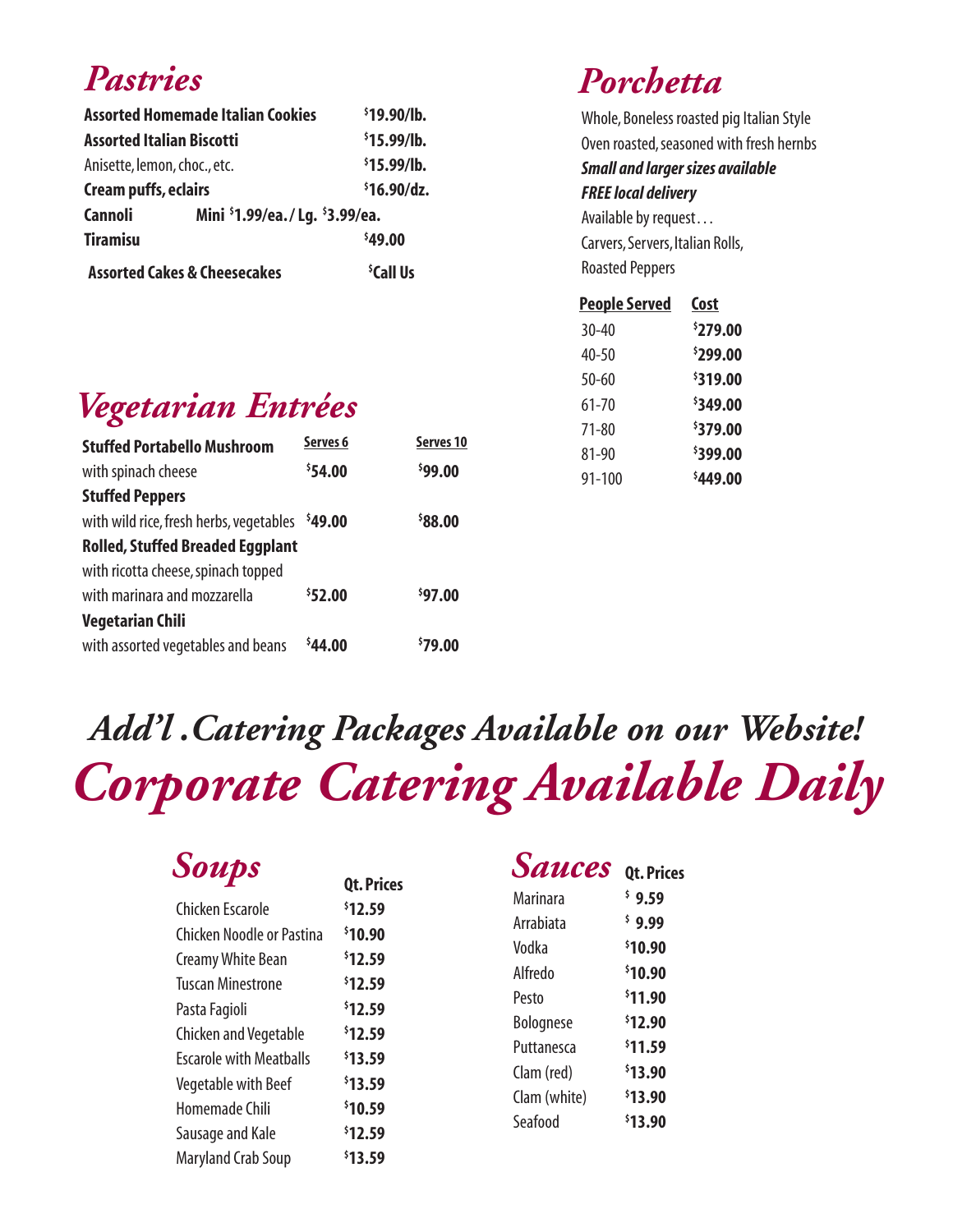



# *Try one of our Family Feasts*

*Heat & Eat Meals Serve 6 people*

#### *Choose ONE Entrée:*

#### *You Get…*

| \$32.00 | Spring Mix Salad, Ziti or         |
|---------|-----------------------------------|
| \$39.00 | Spaghetti Marinara,               |
| \$35.00 | <b>Chicken Fingers</b>            |
| \$35.00 | or Bruschetta with Bread.         |
| \$32.00 |                                   |
|         | <b>Substitutions Available</b>    |
|         | Pasta Salad, Fruit Salad          |
| 536.00  | Cole Slaw, Rice,                  |
| \$39.00 | Homemade Potato Salad.            |
| \$36.00 | <b>Mashed or Roasted Potatoes</b> |
|         |                                   |

*\*\* Gluten-Free Meals Available \*\**

*Call 610-692-5000 www.BellaCucinaFoods.com*